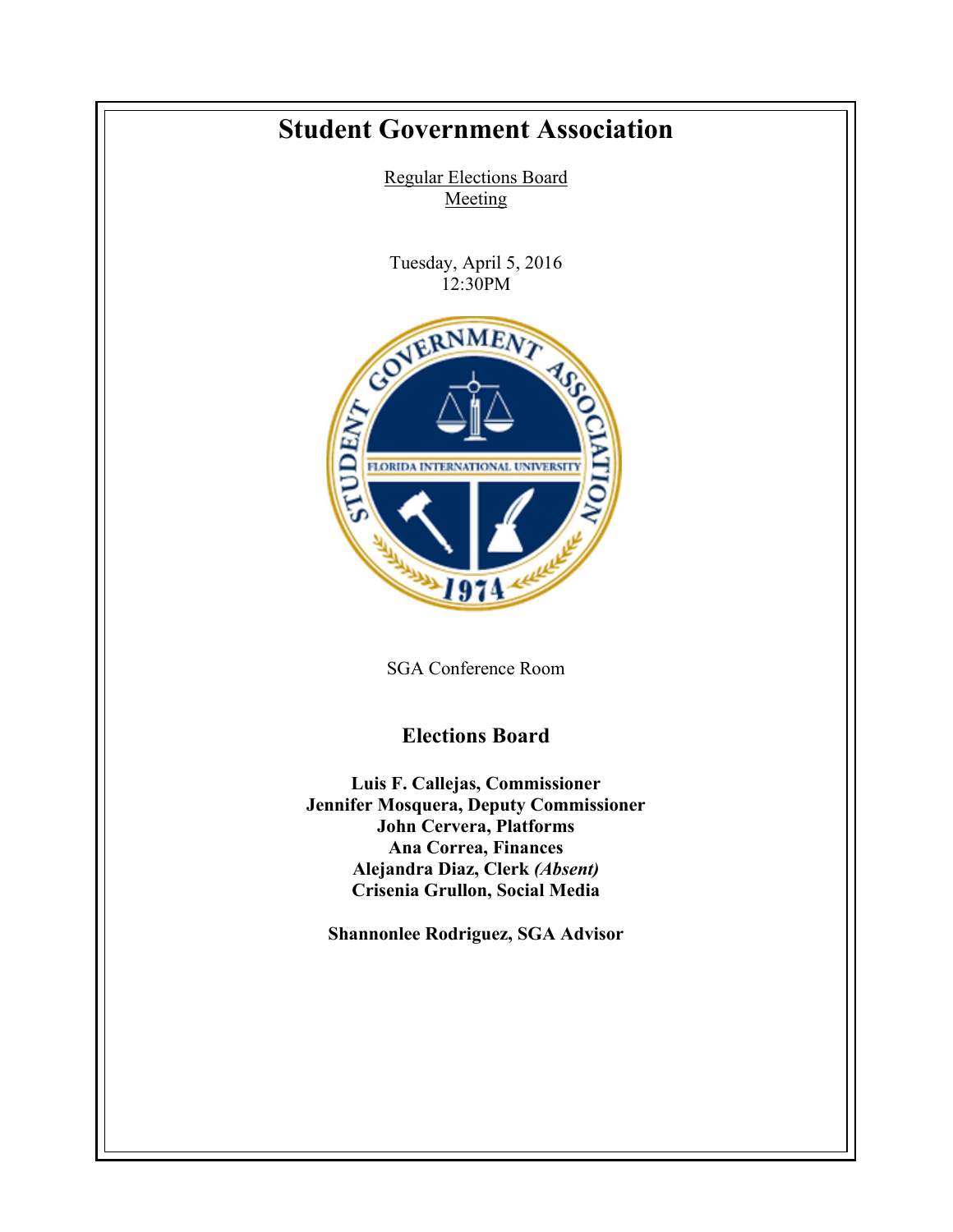## **REGULAR AGENDA**

## **1. Roll Call: 12:34pm**

## **New Business:**

- **2. Violation Submitted by Jose Sirven (AccessFIU Presidential Candidate)**
	- **a. Alleges FIYOU Party is campaigning in a restricted campaign zone (i.e. a campaign freezone)**
	- **b. Provided evidence of a FIYOU candidate, Lauren Alexander, allegedly taking a picture in the GC Pit while wearing an "Alian and Michelle 4FIYOU" shirt**
	- **c. Discussion was held**
		- **Discrepancy was found**
		- **SGA BBC Election Code has language regarding campaigning during voting days in the GC Pit**
		- **Board will use MMC Election Code it has been using since the beginning of the Election Cycle**
	- **d. Vote: On whether there is a violation**
		- Against  $-4$
		- **Absent – 2 (Crisenia left at 1:30pm)**
		- **In Favor – 0**
	- **e. Penalty: No Penaty, a warning to ALL candidates that the Pit should be used for any solicitations**
- **3. Request Submitted by Jose Sirven (AccessFIU Presidential Candidate)**
	- **a. Sirven writes that an "organization would like to donate goods to AccessFIU; however, that organization requires a Tax Exempt Form. Would we be able to use FIU's tax exempt form, because the good would be going to FIU students?"**
	- **b. Discussion was held**
	- **c. Decision: AccessFIU is not an official FIU student organization. As per FIU policy only FIU student organization can use tax exemption forms. Political Parties are not an official FIU organization.**
- **4. Increase allotted campaign amount to accommodate for the two-week extension of the 2016 SGA Election. Increase is of 15% of the Code allotted amount.** 
	- **Against – 0**
	- **Absent – 2**
	- **In Favor – 4**

## **Old Business:**

- **5. Update website with minutes**
- **6. Set up new tabling reservation form – send by tomorrow**
- **7. Reserve AHC3 Room 207, GC Computer Lab, EC Panther Pit, GL Breezeway for April 19 and April 20.**
	- **a. Shannon emailed person responsible**
- **8. Reserve GC Pit for Announcement on April 21st (10am – 1:30pm)/Fountain as well**
- **9. New Presidential Debate:**